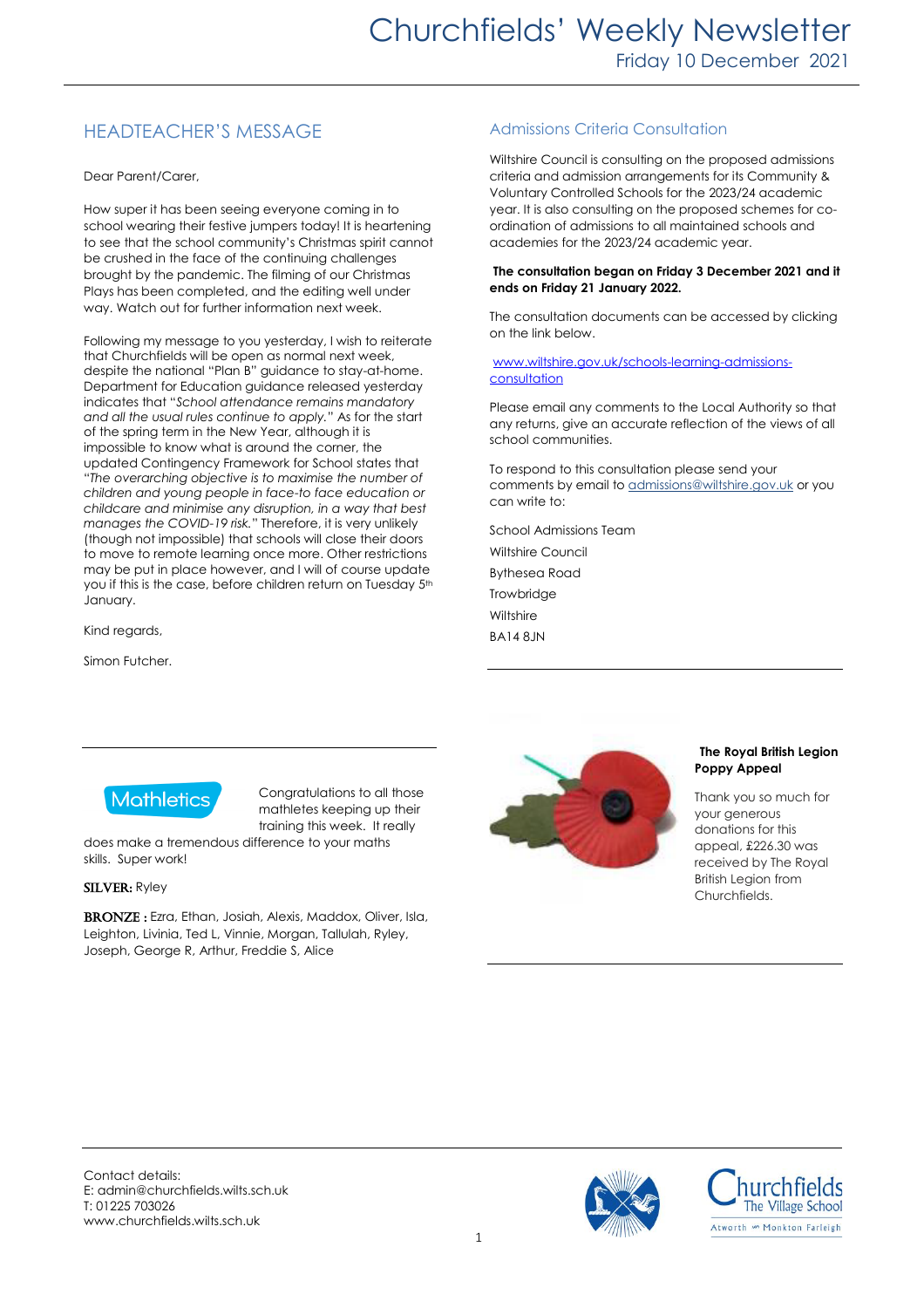

#### **Churchfields PTA Christmas Raffle**

In lieu of our Christmas Fayre 2021 being cancelled, we will now be focusing on our raffle. Every year, local businesses and people are extremely generous in gifting raffle prizes for us, so we thought - why not go ahead with this to bring some vital funding to Churchfields.

What do we need, we hear you ask! In the next week, we will be sending home *10 raffle tickets with each child*. Each ticket is £1.

Please could all of you lovely parents/guardians try and sell as many as you can to your friends, family and neighbours. We would be so grateful for this effort. **Following the sale of these, please hand one part of the ticket to the buyer and return the other with their name & phone number written on the back, with the cash in the envelopes provided.** 

### **Please return all money and tickets sold by Monday 13th December.**

The draw will be made on Wednesday 15<sup>th</sup> December and the prizes will be delivered to school by the end of the week. Please now take a look at the list of our fabulous prizes in order to promote our raffle!

Thank you once again for your continued support.

Many thanks

Churchfields PTA



# **Shop on line with Amazon Smile and easyfundraising and they will donate to Churchfields PTA**

For all your online purchases, if you use amazon please choose Churchfields The Village School PTA as your chosen charity. Shop via [Amazon](https://smile.amazon.co.uk/gp/chpf/homepage?orig=%2F) Smile and Amazon will donate to our PTA at no cost to you.

You can also shop via easyfundraising it's easy to join just clic[k here](https://www.easyfundraising.org.uk/causes/churchfieldspta/?q=Churchfield&cat=cause-autosuggest) to get started. Thank you



Contact details: E: admin@churchfields.wilts.sch.uk T: 01225 703026 www.churchfields.wilts.sch.uk